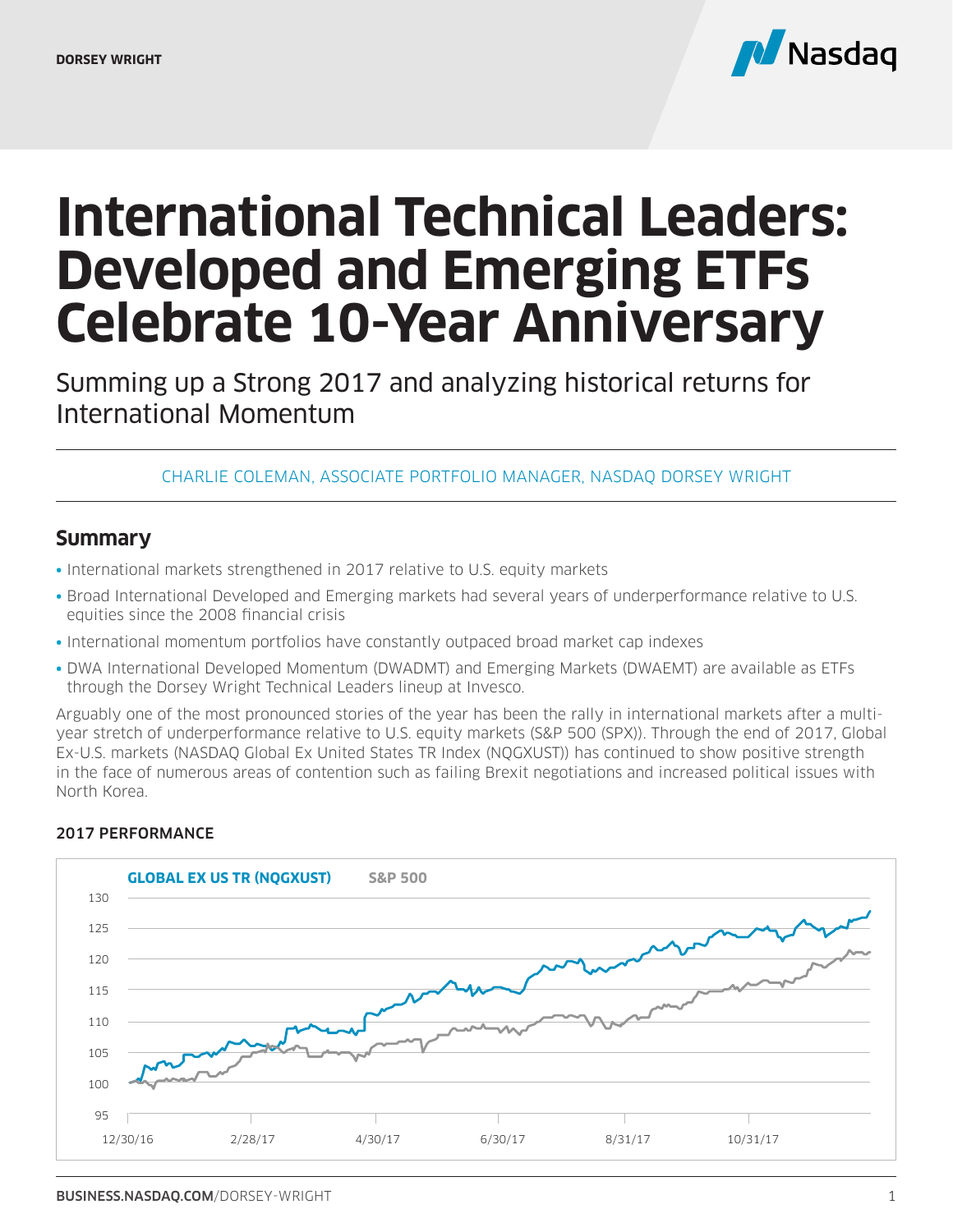#### **DORSEY WRIGHT**

The rationale behind the rally in international equities varies based on the source. Reasons include historically low (or negative) interest rates spurring increased spending, overly inflated U.S. equity multiples causing other markets to seem increasingly "cheap," and the falling U.S. Dollar, creating greater appreciation during the FX conversion. With multiple possible drivers of the international equity rally, alongside interest rates that continue to be supportive of spending and equity investing rather than saving or using fixed income, this does not seem to be a short-lived phenomenon. It has been several years since we have seen relative performance dominance of international equities over the U.S. Since 2008 the U.S. markets have outperformed International Developed Markets (NASDAQ DM Ex United States TR Index (NQDMXUST)) and Emerging Markets (NASDAQ Emerging Markets TR Index (NQEMT)), seven out of ten years, and the combined Global Ex-U.S. markets (Global Ex- U.S. markets (NASDAQ Global Ex United States TR Index (NQGXUST)) six out of ten years including 2017. Looking back further however, from 2000 to 2017 Global Ex U.S. markets outperformed U.S. markets nine out of 17 years.



#### GOBAL MARKET RETURNS VS. S&P 500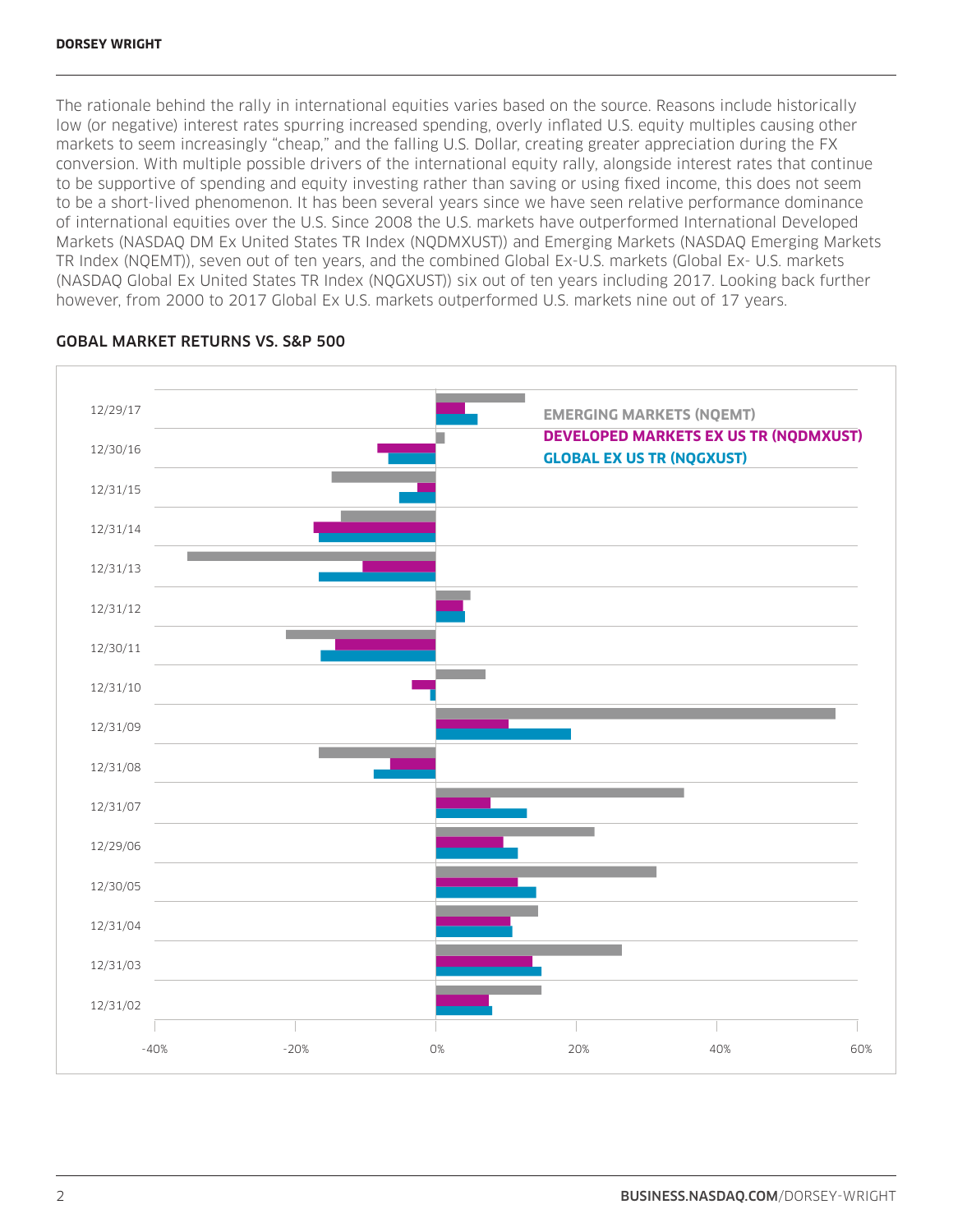The majority of outperformance came from 2000 to 2008, as international markets had a tremendous bull run. Emerging markets entered a "golden age" of performance more than tripling returns of the S&P 500, while international developed markets doubled the returns of the S&P 500. The international rally saw an end when global returns took a sharp downward turn during the start of the 2008 global financial crisis. Since the crisis, U.S. markets have been fueled by a strong economic recovery while many countries around the globe are still feeling the recession's effects.

Through the utilization of factor tilts however, international developed returns have continued to be attractive relative to the simple market cap indexes that continue to be the baseline for performance. Over the eight years that that International developed market cap indexes underperformed U.S. markets, several portfolio factors have performed noticeably better. The two highest returning factors over the time frame are share buybacks and momentum. Since the end of 2008 International Developed Momentum (Dorsey Wright Developed Markets Technical Leaders NTR (DWADMNTR)) has outperformed International Developed markets over 55% of the time.

| 2009                | 2010                 | 2011                                  | 2012               | 2013                                          | 2014                           | 2015                | 2016                        | 2017                         |
|---------------------|----------------------|---------------------------------------|--------------------|-----------------------------------------------|--------------------------------|---------------------|-----------------------------|------------------------------|
| <b>Global x US</b>  | <b>Momentum</b>      | <b>Dividend</b>                       | <b>Global x US</b> | <b>Momentum</b>                               | <b>Buyback</b>                 | <b>Buyback</b>      | <b>Buyback</b>              | <b>Buyback</b>               |
| 45.66%              | 20.55%               | $-1.57%$                              | 20.12%             | 37.73%                                        | 2.54%                          | 7.98%               | 13.49%                      | 34.57%                       |
| <b>Momentum</b>     | <b>Dividend</b>      | <b>Low Vol</b>                        | DM x US            | <b>Buyback</b>                                | <b>Low Vol</b>                 | <b>DM X US</b>      | <b>Dividend</b>             | Momentum                     |
| 42.82%              | 14.40%               | $-3.29%$                              | 19.82%             | 33.86%                                        | 2.34%                          | Growth 4.47%        | 10.77%                      | 31.48%                       |
| <b>Dividend</b>     | <b>Global x US</b>   | DM x US                               | DM x US            | DM x US                                       | <b>Dividend</b>                | Momentum            | DM x US                     | <b>DM X US</b>               |
| 37.96%              | 14.26%               | Value -11.65%                         | Value 18.83%       | <b>Value 23.59%</b>                           | $-0.61%$                       | 1.06%               | <b>Value 5.68</b>           | Growth 29.34%                |
| DM x US<br>36.76%   | Low Vol<br>14.09%    | <b>DM X US</b><br>Growth<br>$-11.82%$ | <b>DM X US</b>     | <b>DM X US</b><br>Growth 17.28% Growth 22.94% | <b>Global x US</b><br>$-2.96%$ | DM x US<br>$-1.30%$ | <b>Global x US</b><br>5.13% | <b>Global x US</b><br>27.74% |
| <b>Buyback</b>      | <b>DM X US</b>       | <b>DM x US</b>                        | <b>Buyback</b>     | DM x US                                       | DM x US                        | <b>Low Vol</b>      | <b>Low Vol</b>              | DM x US                      |
| 35.90%              | <b>Growth 12.60%</b> | $-12.26%$                             | 16.99%             | 22.00%                                        | $-3.78%$                       | $-3.43%$            | 4.01%                       | 26.09 %                      |
| DM x US             | DM x US              | <b>Buyback</b>                        | <b>Momentum</b>    | <b>Dividend</b>                               | <b>DM X US</b>                 | <b>Global x US</b>  | DM x US                     | <b>Low Vol</b>               |
| <b>Value 35.06%</b> | 11.70%               | $-13.11%$                             | 16.96%             | 19.19%                                        | Growth -4.06%                  | $-3.79%$            | 3.67%                       | 22.81%                       |
| DM X US             | <b>Buyback</b>       | <b>Global x US</b>                    | <b>Low Vol</b>     | <b>Low Vol</b>                                | DM x US                        | DM x US             | <b>DM X US</b>              | DM x US                      |
| Growth 29.91%       | 8.09%                | $-14.13%$                             | 14.71%             | 17.21%                                        | <b>Value -4.92%</b>            | <b>Value -5.22%</b> | Growth -2.66%               | <b>Value 22.12%</b>          |
| <b>Low Vol</b>      | DM x US              | <b>Momentum</b>                       | <b>Dividend</b>    | <b>Global x US</b>                            | Momentum                       | <b>Dividend</b>     | <b>Momentum</b>             | <b>Dividend</b>              |
| 20.65%              | <b>Value 3.81%</b>   | $-17.37%$                             | 13.12%             | 15.81%                                        | $-5.36%$                       | $-18.73%$           | $-7.56%$                    | 19.99%                       |

#### INTERNATIONAL DEVELOPED FACTOR RETURNS

Data Source: Factset and Nasdaq Indexes. The returns above are index returns. Indexes are not available for direct investment and do not include fees or transaction costs. Past performance is not indicative of future results. Potential for profits is accompanied by possibility of loss.

Prior to index inception dates performance is based on a back-test of the data

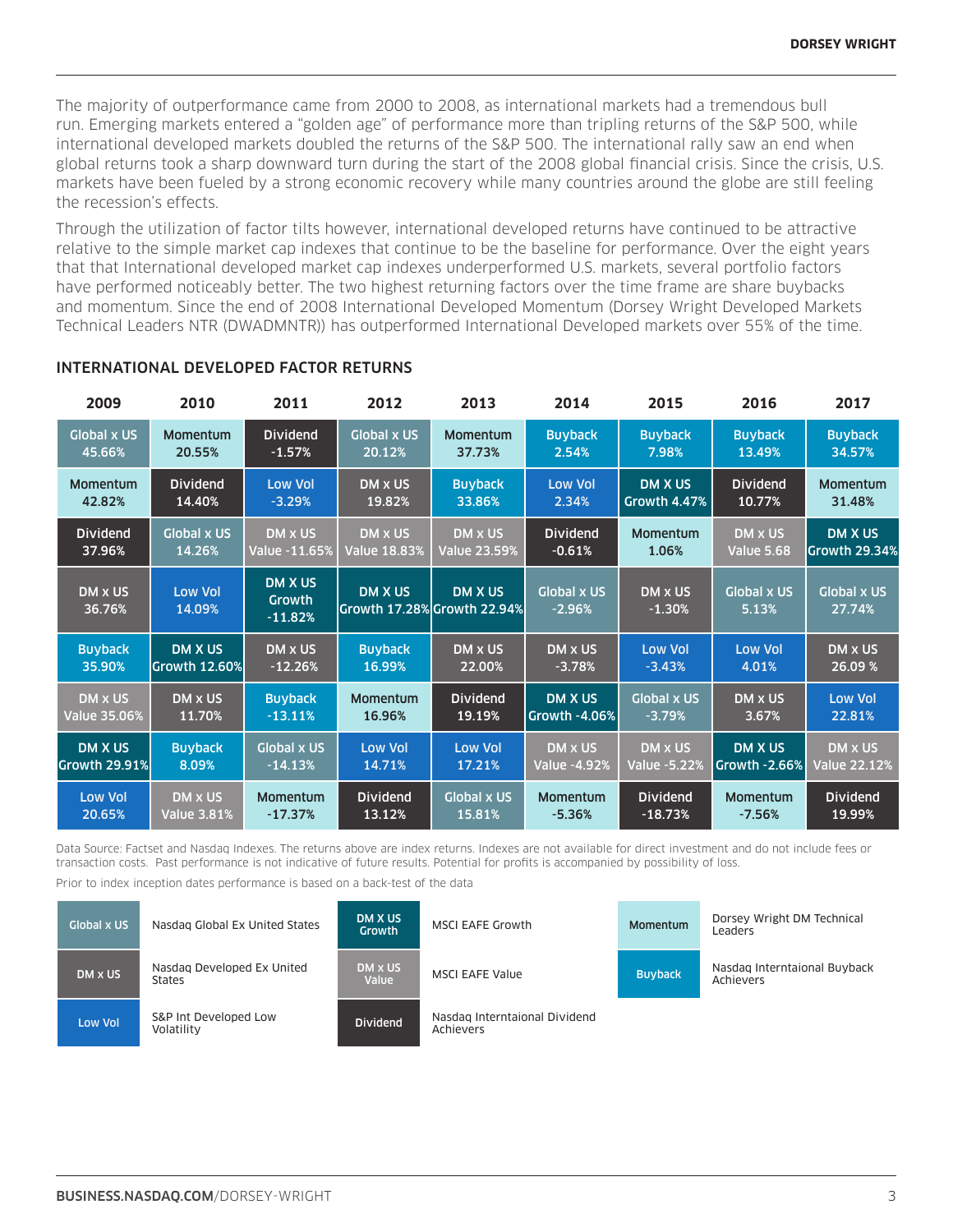Similar to International Developed Markets, Emerging Market factor returns have also had a rotation in strength over time. With a lack of factor specific indexes going back into the start of the 2000's, the data is not as robust as more Developed Markets. However, looking at Emerging Market Momentum (Dorsey Wright Emerging Markets Technical Leaders NTR (DWAEMNTR)) post 2008, a similar story to Developed Markets is presented. Momentum is one of the top two performing factors five out of nine years and from 2009 through the end of 2017 momentum is the top performing factor.

#### Emerging Market Factor Returns

| 2009                                        | 2010                                        | 2011                                           | 2012                                        | 2013                                          | 2014                                       | 2015                                           | 2016                                        | 2017                                        |
|---------------------------------------------|---------------------------------------------|------------------------------------------------|---------------------------------------------|-----------------------------------------------|--------------------------------------------|------------------------------------------------|---------------------------------------------|---------------------------------------------|
| <b>Emerging</b><br><b>Markets</b><br>83.20% | <b>Low Vol</b><br>29.43%                    | <b>Low Vol</b><br>$-5.82%$                     | <b>Low Vol</b><br>22.73%                    | <b>Low Vol</b><br>$-0.36%$                    | <b>Low Vol</b><br>$-1.54%$                 | Growth<br>$-11.12%$                            | <b>Dividend</b><br>16.96%                   | <b>Growth</b><br>47.12%                     |
| Value<br>79.70%                             | Momentum<br>28.77%                          | Momentum<br>$-8.10%$                           | <b>Emerging</b><br><b>Markets</b><br>20.98% | <b>Momentum</b><br>0.34%                      | <b>Emerging</b><br><b>Markets</b><br>0.10% | <b>Low Vol</b><br>$-11.67%$                    | Value<br>15.48%                             | <b>Momentum</b><br>41.51%                   |
| <b>Growth</b><br>78.38%                     | <b>Emerging</b><br><b>Markets</b><br>22.12% | <b>Dividend</b><br>$-11.85%$                   | <b>Growth</b><br>20.86%                     | Growth<br>0.07%                               | Growth<br>$-0.09%$                         | Momentum<br>$-12.41%$                          | <b>Emerging</b><br><b>Markets</b><br>13.14% | <b>Emerging</b><br><b>Markets</b><br>34.65% |
| <b>Dividend</b><br>74.89%                   | <b>Dividend</b><br>20.18%                   | Value<br>$-17.57%$                             | <b>Dividend</b><br>20.25%                   | <b>Emerging</b><br><b>Markets</b><br>$-2.77%$ | Momentum<br>$-0.90%$                       | <b>Emerging</b><br><b>Markets</b><br>$-13.44%$ | Growth<br>7.87%                             | Value<br>28.67%                             |
| <b>Momentum</b><br>69.28%                   | <b>Growth</b><br>19.58%                     | <b>Growth</b><br>$-18.77%$                     | <b>Momentum</b><br>16.76%                   | <b>Dividend</b><br>$-3.97%$                   | Value<br>$-3.60%$                          | Value<br>$-18.16%$                             | <b>Low Vol</b><br>4.36%                     | <b>Low Vol</b><br>27.21%                    |
| Low Vol<br>59.98%                           | Value<br>18.80%                             | <b>Emerging</b><br><b>Markets</b><br>$-19.27%$ | Value<br>16.68%                             | Value<br>$-4.70%$                             | <b>Dividend</b><br>16.79%                  | <b>Dividend</b><br>$-20.60%$                   | Momentum<br>1.40%                           | <b>Dividend</b><br>24.33%                   |

**DATA SOURCE:** Factset, MSCI and Nasdaq Indexes. The returns above are index returns. Indexes are not available for direct investment and do not include fees or transaction costs. Past performance is not indicative of future results. Potential for profits is accompanied by possibility of loss.

Prior to index inception dates performance is based on a back-test of the data

| <b>Emerging</b><br><b>Markets</b> | Nasdag Emerging Markets               | <b>Growth</b> | <b>MSCI Emerging</b><br>Markets Growth | Low Vol         | MSCI Emerging<br>Markets Low Volatility       |
|-----------------------------------|---------------------------------------|---------------|----------------------------------------|-----------------|-----------------------------------------------|
| Value                             | <b>MSCI Emerging</b><br>Markets Value | Momentum      | Dorsey Wright EM<br>Technical Leaders  | <b>Dividend</b> | <b>MSCI Emerging</b><br>Markets High Dividend |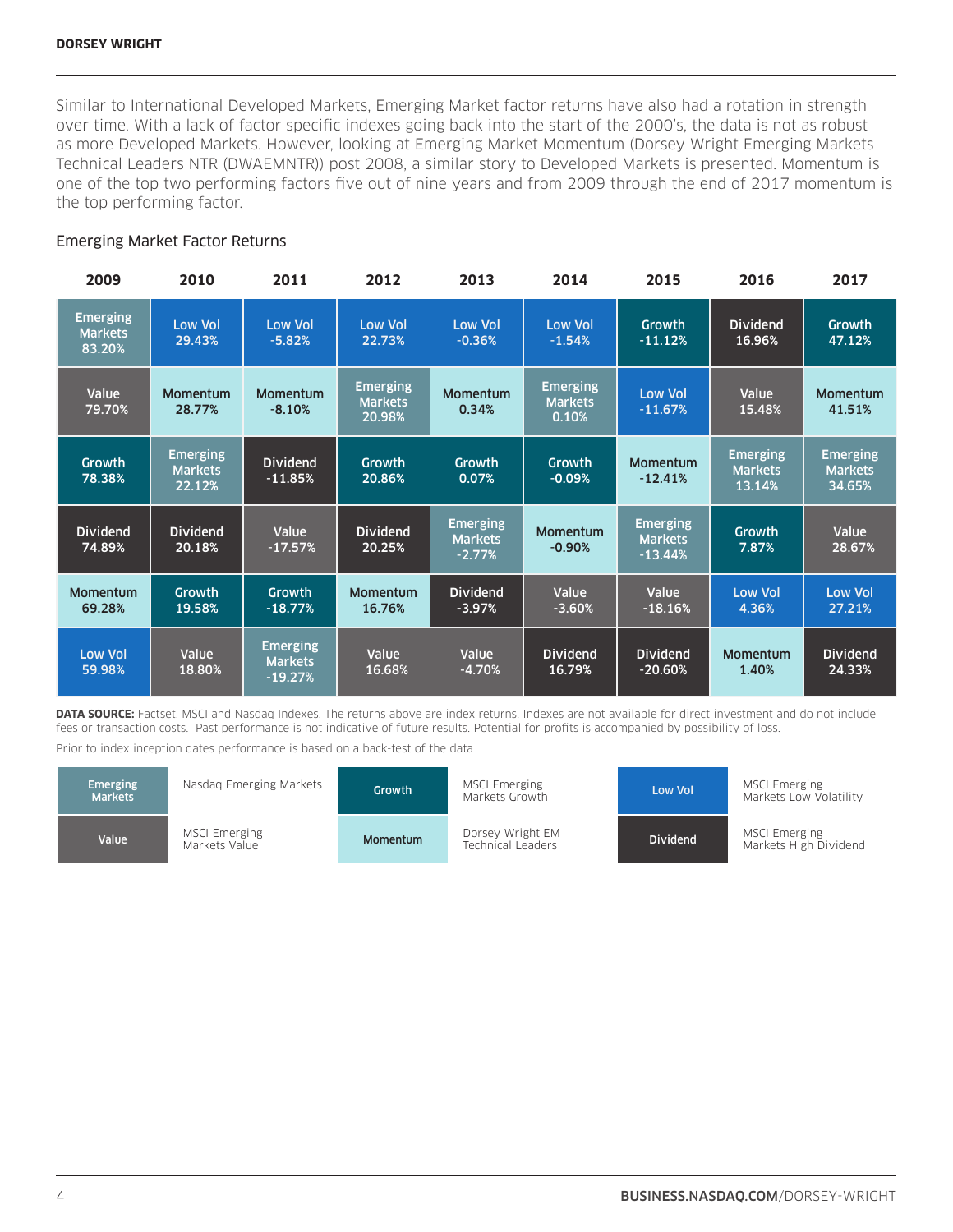## **Accessing the momentum Factor**

Several indexes have been created over the past 15 years to track momentum as a factor in a variety of universes, each with a different index construction. The Nasdaq Dorsey Wright Technical Leaders index line is focused on accessing momentum across U.S. and international markets. The index line includes 12 focused indexes, with broad market and sector exposure as well as two international indexes, one focused on Developed Markets (DWADM) and one on Emerging Markets (DWAEM). The indexes are all constructed to maximize the momentum factor exposure over other factors that may be present in the portfolio such as market vs equal weighting, which can alter the momentum return profile. During the index construction, the universe<sup>1</sup> is ranked with securities displaying the highest relative strength (momentum) characteristics ranked higher than those with lower relative strength characteristics. Those securities with a higher ranking will have the largest weight while those with lower rankings will be excluded or have a smaller allocation. Through factor weighting, the index momentum factor becomes a primary driver of returns rather than the market cap versions of similar indexes.

DWAEM2 and DWADM3 have been live since October of 2007. Since the inception of the strategies, both have experienced periods of strength and weakness relative to their broad benchmarks as displayed in the factor return charts above.

# **Accessing the Indexes**

Dorsey Wright Developed Markets Technical Leaders (DWADM) is available to investors through the Invesco DWA Developed Markets Momentum ETF (ticker: PIZ) while Dorsey Wright Emerging Markets Technical Leaders [DWAEM] is available to investors through the Invesco DWA Emerging Markets Momentum ETF (ticker: PIE). Both of the ETFs just celebrated their 10-year anniversary in December of 2017. The entire Technical Leaders index line is available as ETFs through Invesco. The current lineup of ETFs includes nine U.S. sectors, three focused on broader U.S. market exposure and two international momentum ETFs.

2 Universe is the Nasdaq Emerging Markets Index

<sup>1</sup> A full list of universes and index can be found in the Nasdaq Dorsey Wright index methodology. https://indexes.nasdaqomx.com/docs/Methodology\_ DorseyWrightTechnicalIndexes.pdf

<sup>3</sup> Universe is the Nasdaq Developed Markets Ex United States Index